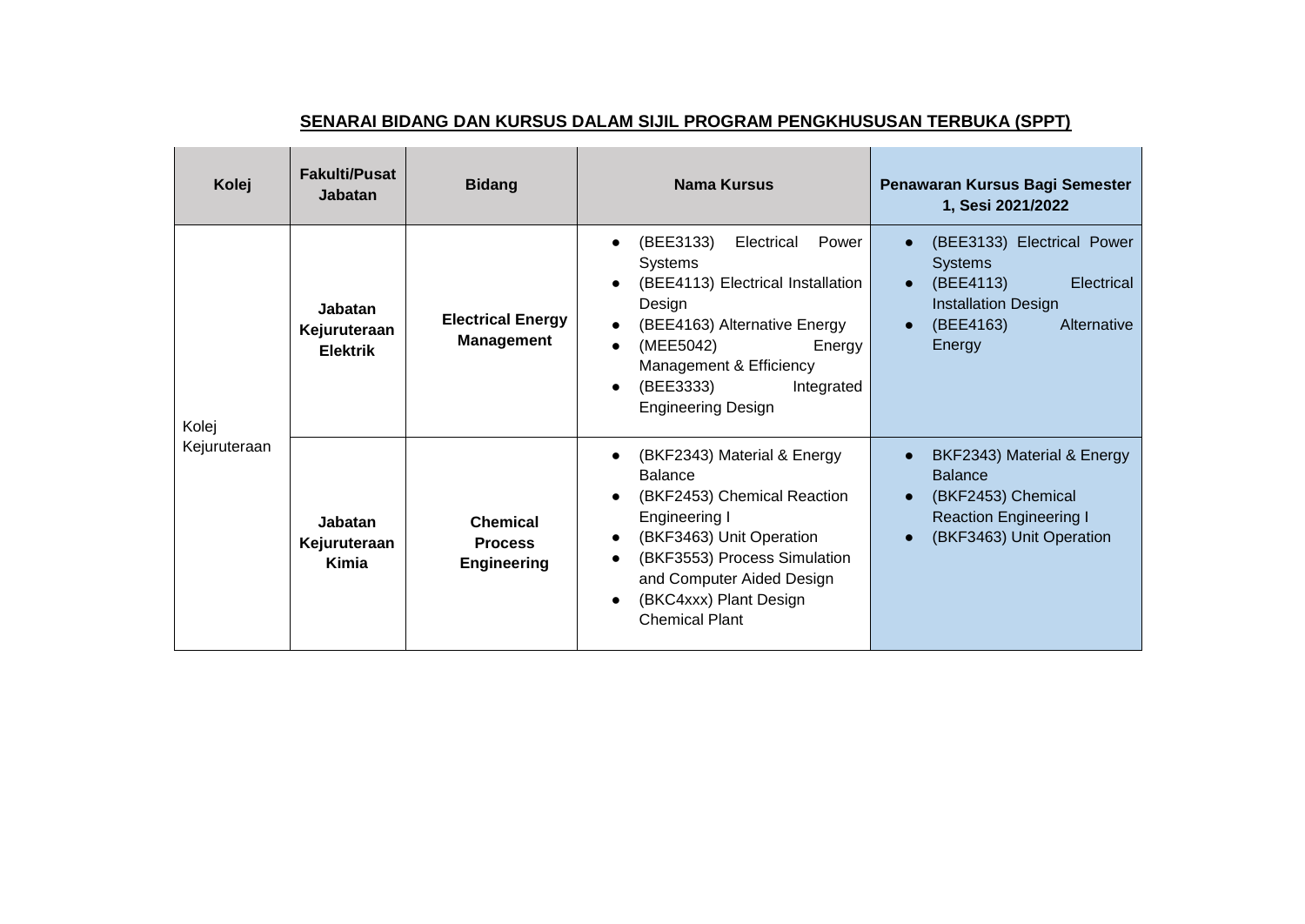| <b>Jabatan</b><br>Kejuruteraan<br>Awam            | <b>Building</b><br><b>Structures</b>   | (BAA1133)<br>Mechanics<br>of<br><b>Materials</b><br>(BAA2113) Theory of Structures<br>(BAA2123) Structural Analysis<br>(BAA3223) Steel & Timber<br>Design<br>(BAA4023)<br>Project<br>for<br><b>Profesional Practices</b>                                                     | (BAA1133)<br>Mechanics<br>of<br>$\bullet$<br><b>Materials</b><br>(BAA2113)<br>of<br>Theory<br>$\bullet$<br><b>Structures</b>                                                                                                       |
|---------------------------------------------------|----------------------------------------|------------------------------------------------------------------------------------------------------------------------------------------------------------------------------------------------------------------------------------------------------------------------------|------------------------------------------------------------------------------------------------------------------------------------------------------------------------------------------------------------------------------------|
| <b>Jabatan</b><br>Kejuruteraan<br><b>Industri</b> | <b>Smart</b><br><b>Manufacturing</b>   | (BFI4823) Industrial Simulation<br>(BFI4853)<br>Engineering<br>Optimization<br>(BFI4833) Smart Manufacturing<br>(BFI4763) AI for Industrial<br>Engineers<br>(BFI4743) Lean Six Sigma                                                                                         | -Tidak<br>ditawarkan<br>sem<br>1,<br>sesi<br>2021/2022                                                                                                                                                                             |
| Jabatan<br>Kejuruteraan<br><b>Mekanikal</b>       | <b>Materials</b><br><b>Engineering</b> | Engineering<br>(BMM1523)<br>$\bullet$<br><b>Materials</b><br>(BMM4803) Corrosion Science &<br>Engineering<br>(BMM4113) Advanced Materials<br>Characterization<br>Theories &<br>Tools<br>(BMM3643)<br>Manufacturing<br>Processes<br>(BMM3601)<br>Integrated Design<br>Project | (BMM3643)<br>Manufacturing<br>$\bullet$<br><b>Processes</b><br>(BMM4113)<br>Advanced<br>$\bullet$<br>Characterization<br><b>Materials</b><br><b>Theories &amp; Tools</b><br>(BMM3601)<br>Integrated<br>$\bullet$<br>Design Project |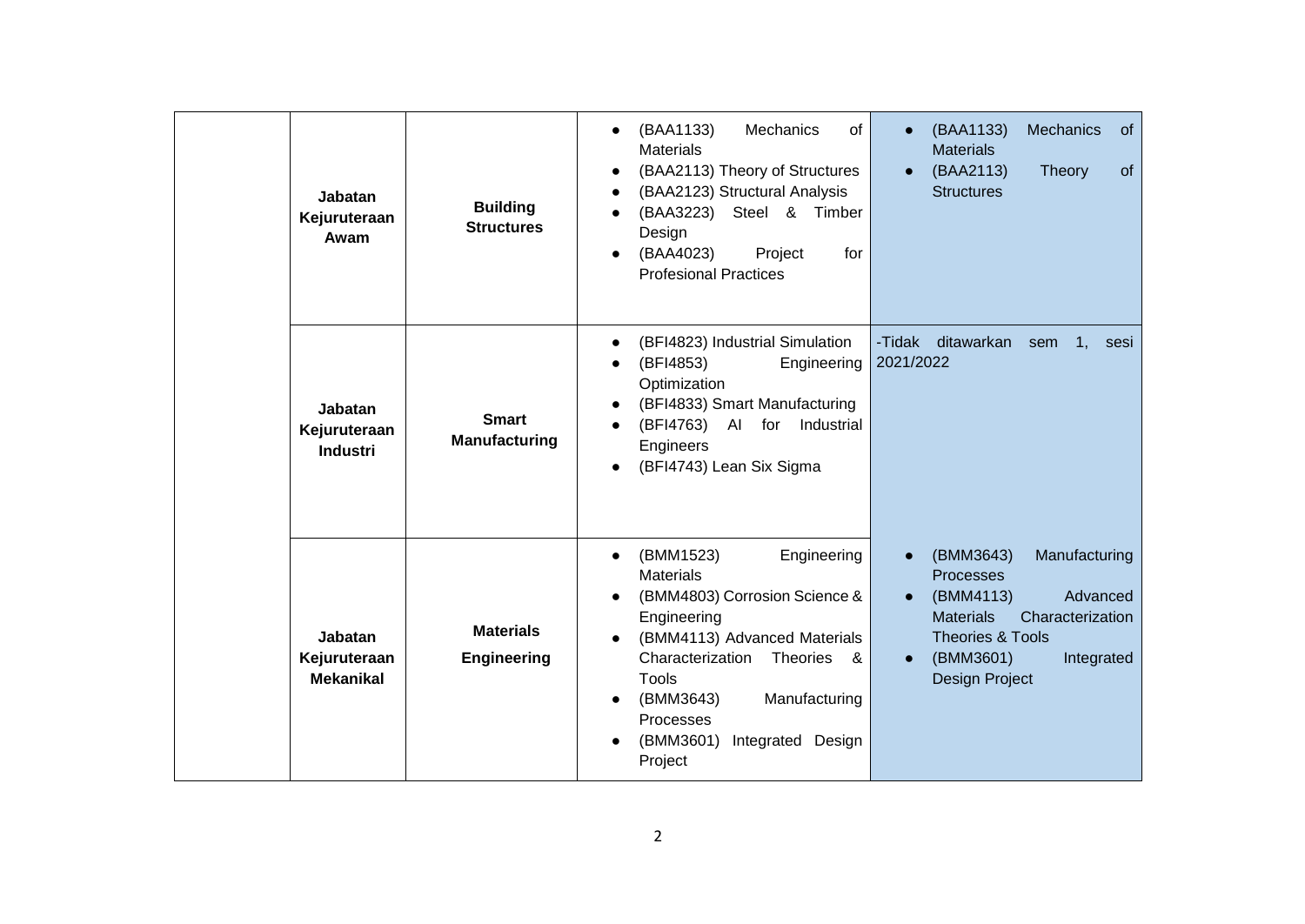| Kolej<br>Teknologi<br>Kejuruteraan | <b>FTKEE</b> | <b>Artificial</b><br>Intelligence of<br><b>Things (AloT)</b> | Microcontroller Programming &<br>Interfacing (SPPT1)<br>Programming & Data Structure<br>(Python) (SPPT2)<br>IoT Analytics (SPPT3)<br>Practical IoT (SPPT4)<br>Capstone Project (Projek)                            | Microcontroller Programming<br>& Interfacing (SPPT1)                                                                                                                                             |
|------------------------------------|--------------|--------------------------------------------------------------|--------------------------------------------------------------------------------------------------------------------------------------------------------------------------------------------------------------------|--------------------------------------------------------------------------------------------------------------------------------------------------------------------------------------------------|
|                                    | <b>FTKMA</b> | <b>Computer Aided</b><br>Design (CAD)                        | (BHA1602) Technical Drawing<br>(DMM1413)<br>Engineering<br>Drawing & CAD<br>Manufacturing<br>(DMM2633)<br>Technology<br>(DMM2632) Industrial Design<br>Capstone Project (Projek)                                   | Technical<br>(BHA1602)<br>$\bullet$<br>Drawing<br>(DMM1413)<br>Engineering<br>$\bullet$<br>Drawing & CAD<br>(DMM2633)<br>Manufacturing<br>$\bullet$<br>Technology<br>(DMM2632) Industrial Design |
|                                    | <b>FTKPM</b> | <b>Robotics</b>                                              | Robotics<br>(BFM4503)<br>For<br>Engineers<br>(BFM3003) Artificial Intelligence<br>(BFM4523)<br>Autonomous<br>Robotic System<br>(BFM4533) Robotic Prototype<br>Design<br>BFMXXX3<br>Capstone<br>Project<br>(Projek) | Artificial<br>(BFM3003)<br>Intelligence                                                                                                                                                          |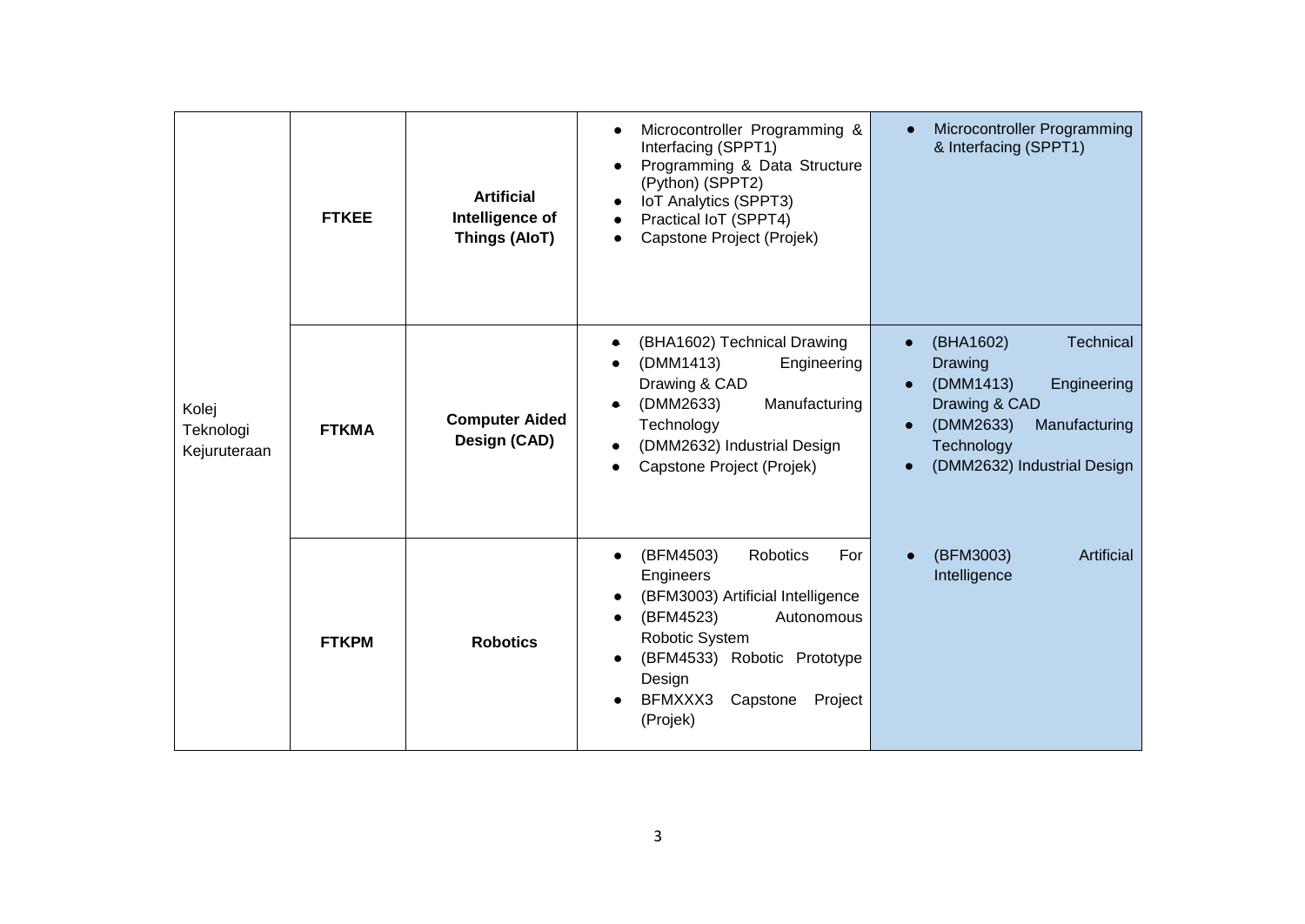|  | <b>FTKA</b>  | <b>Construction</b><br><b>Management</b>                 | (BET2373) Construction<br>Engineering<br>(BET2413) Project Scheduling<br>(BET2422) Financial<br><b>Management for Decision</b><br>Making<br>(BET3582) Digital Construction<br>Technology<br>(BET4774) Technology Design<br>Project (Projek)                                                   | (BET2373) Construction<br>$\bullet$<br>Engineering                             |
|--|--------------|----------------------------------------------------------|-----------------------------------------------------------------------------------------------------------------------------------------------------------------------------------------------------------------------------------------------------------------------------------------------|--------------------------------------------------------------------------------|
|  |              | <b>Bioprocess</b><br><b>Development</b>                  | (BTK2013) Introduction to<br><b>Bioprocess</b><br>(BTK2023) Bioreactor<br>Technology<br>(BTK3013) Bioseparation<br>Technology<br>(BTK3023) Bioprocess<br>Optimization<br>(BTK4013) Capstone Project<br>(Projek)                                                                               | (BTK2013) Introduction to<br><b>Bioprocess</b>                                 |
|  | <b>FTKKP</b> | Herbal &<br><b>Medicinal Plants</b><br><b>Processing</b> | (BTK2053) Introduction to<br><b>Herbal &amp; Medicinal Plants</b><br>(BTK2063) Extraction, Isolation<br>& Identification of<br>Phytochemicals<br>(BTK3053) GMP for Natural<br>Products<br>(BTK3063) Development of<br><b>Nutraceutical Products</b><br>(BTK4033) Capstone Project<br>(Projek) | (BTK2053) Introduction to<br>$\bullet$<br><b>Herbal &amp; Medicinal Plants</b> |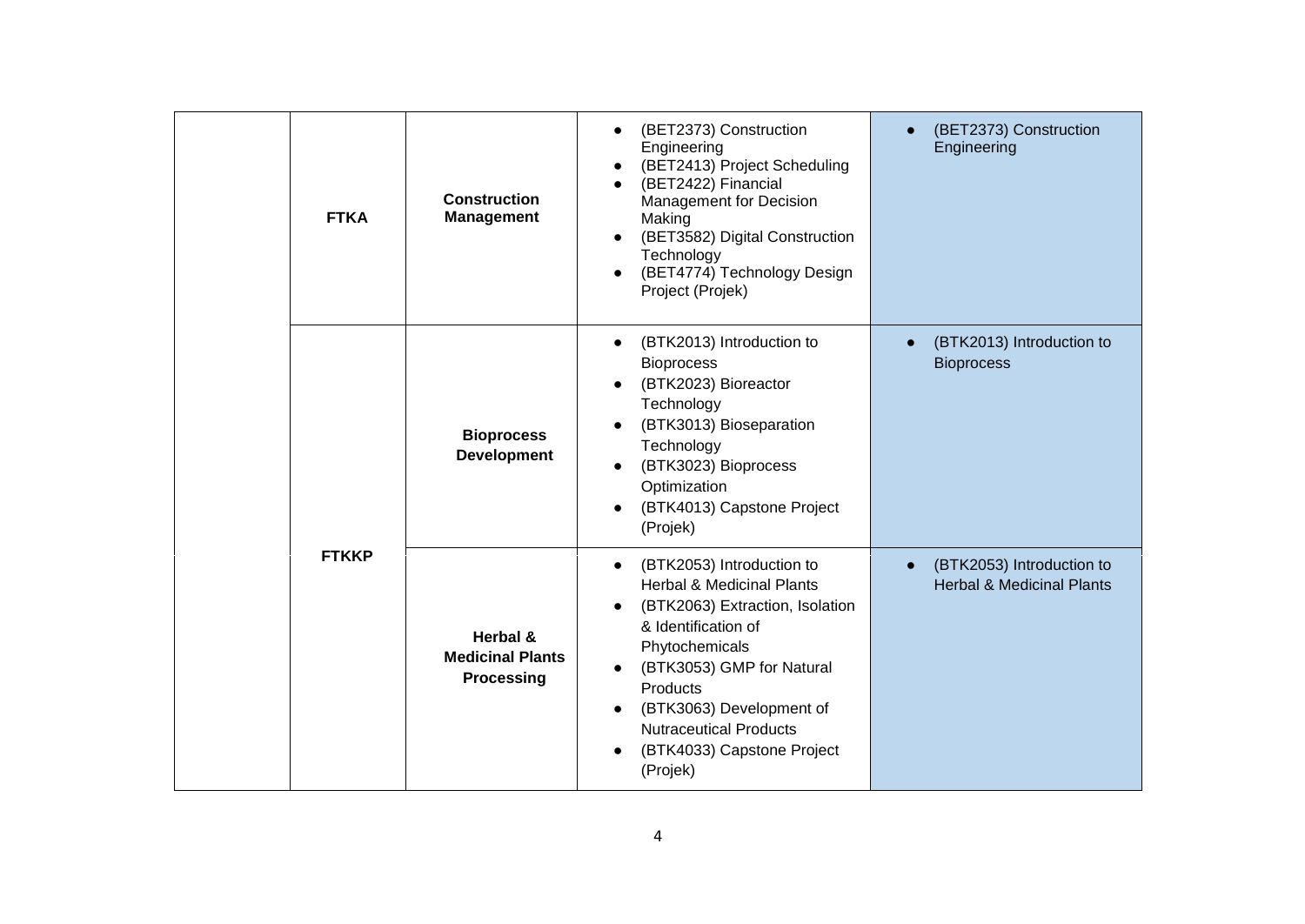|                                               |           | <b>Process Systems</b><br><b>Engineering</b> | (BTK2033) Sustainability in<br><b>Process Industries</b><br>(BTK2043) Computer Aided<br>Process Modelling and<br>Dynamics<br>(BTK3033) Process Monitoring<br>(BTK3043) Introduction to<br>Microsoft Project and Primavera<br>(BTK4023) Capstone Project<br>(Projek) | (BTK2033) Sustainability in<br>$\bullet$<br><b>Process Industries</b>                                                |
|-----------------------------------------------|-----------|----------------------------------------------|---------------------------------------------------------------------------------------------------------------------------------------------------------------------------------------------------------------------------------------------------------------------|----------------------------------------------------------------------------------------------------------------------|
| Kolej<br>Komputeran<br>Sains<br>Dan<br>Gunaan | <b>FK</b> | <b>Multimedia</b><br><b>Technology</b>       | BCM1013 -<br>Fundamental<br>Of<br>Digital Media<br>(BCM3233)<br>3D<br>Modelling<br>Simulation<br>(BCM3103) Virtual Reality<br>Fundamental<br><b>BCM3283</b><br>Of<br>Game Development<br>(BCM3243) Multimedia<br>Development Workshop (Project)                     | BCM1013 - Fundamental Of<br><b>Digital Media</b><br>BCM3283 - Fundamental Of<br><b>Game Development</b>              |
|                                               |           | <b>Computer Game</b><br><b>Development</b>   | BCM1013 - Fundamental Of<br>Digital Media<br>(BCM3233)<br>3D<br>Modelling<br>Simulation<br>(BCM3103) Virtual Reality<br>(BCM3283) Fundamental<br>Of<br><b>Game Development</b><br>(BCM3293) Game Programming<br>And Development                                     | BCM1013 - Fundamental Of<br>$\bullet$<br><b>Digital Media</b><br>BCM3283 - Fundamental Of<br><b>Game Development</b> |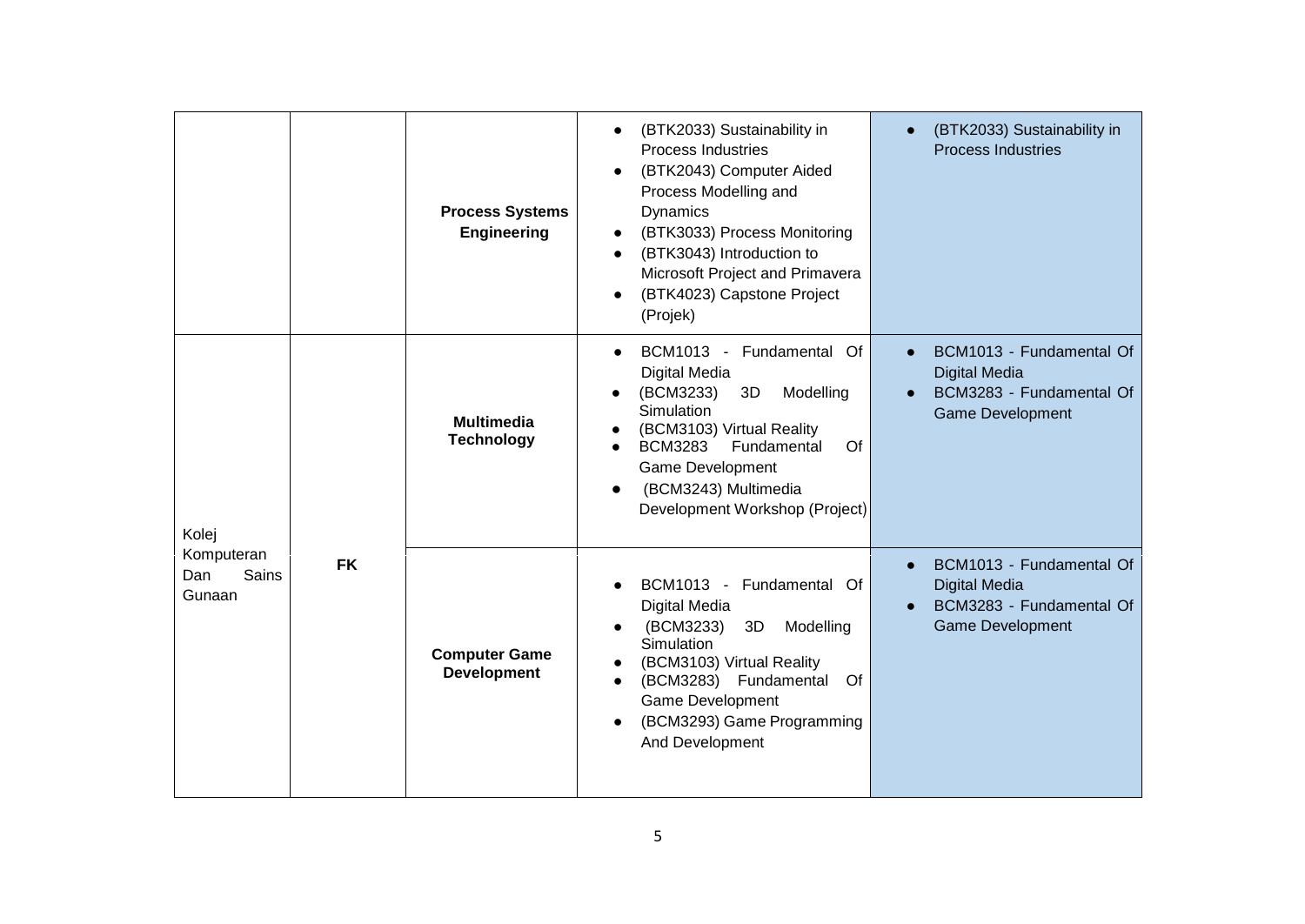|                                           | <b>FSTI</b> | <b>Metal, Corrosion</b><br>& Failure<br><b>Analysis</b> | (BSP2153) Material Science &<br>Technology<br>(BSP2133) Metals & Alloys<br>(BSP3173) Corrosion<br>(BSP3183) Failure Analysis<br>BSP***3 Capstone Project<br>(Projek)                                                             | <b>BSP2153 - Material Science</b><br>& Technology<br>BSP3173 - Corrosion<br>$\bullet$                           |
|-------------------------------------------|-------------|---------------------------------------------------------|----------------------------------------------------------------------------------------------------------------------------------------------------------------------------------------------------------------------------------|-----------------------------------------------------------------------------------------------------------------|
|                                           | <b>PSM</b>  | <b>Data Analytics</b>                                   | (BSD1323) Storytelling and Data<br>Visualization<br>(BSD2213)<br>Science<br>Data<br>Programming I<br>(BSD2223)<br>Science<br>Data<br>Programming II<br>(BSD3533)<br>Mining<br>Data<br>(BSD3733)<br>Analytics<br>Data<br>(Projek) | (BSD2213)<br>Science<br>Data<br>$\bullet$<br>Programming I<br>(BSD3533) Data Mining<br>$\bullet$                |
| Kolej<br>Pengurusan<br>Dan<br>Kemanusiaan | <b>FPI</b>  | <b>Finance</b>                                          | Management<br>(BPQ1213)<br>Accounting<br>(BPC1123)<br>Principles<br>of<br>Economics<br>(BPQ2213)<br>Financial<br>Management<br>(FIN 2/ FIN<br>3)<br>Investment<br>Management<br>FIN 4 Capstone Project (Projek)                  | (BPC1123) Principles of<br>Economics<br>(BPQ1213) Management<br>Accounting<br>(BPQ2213) Financial<br>Management |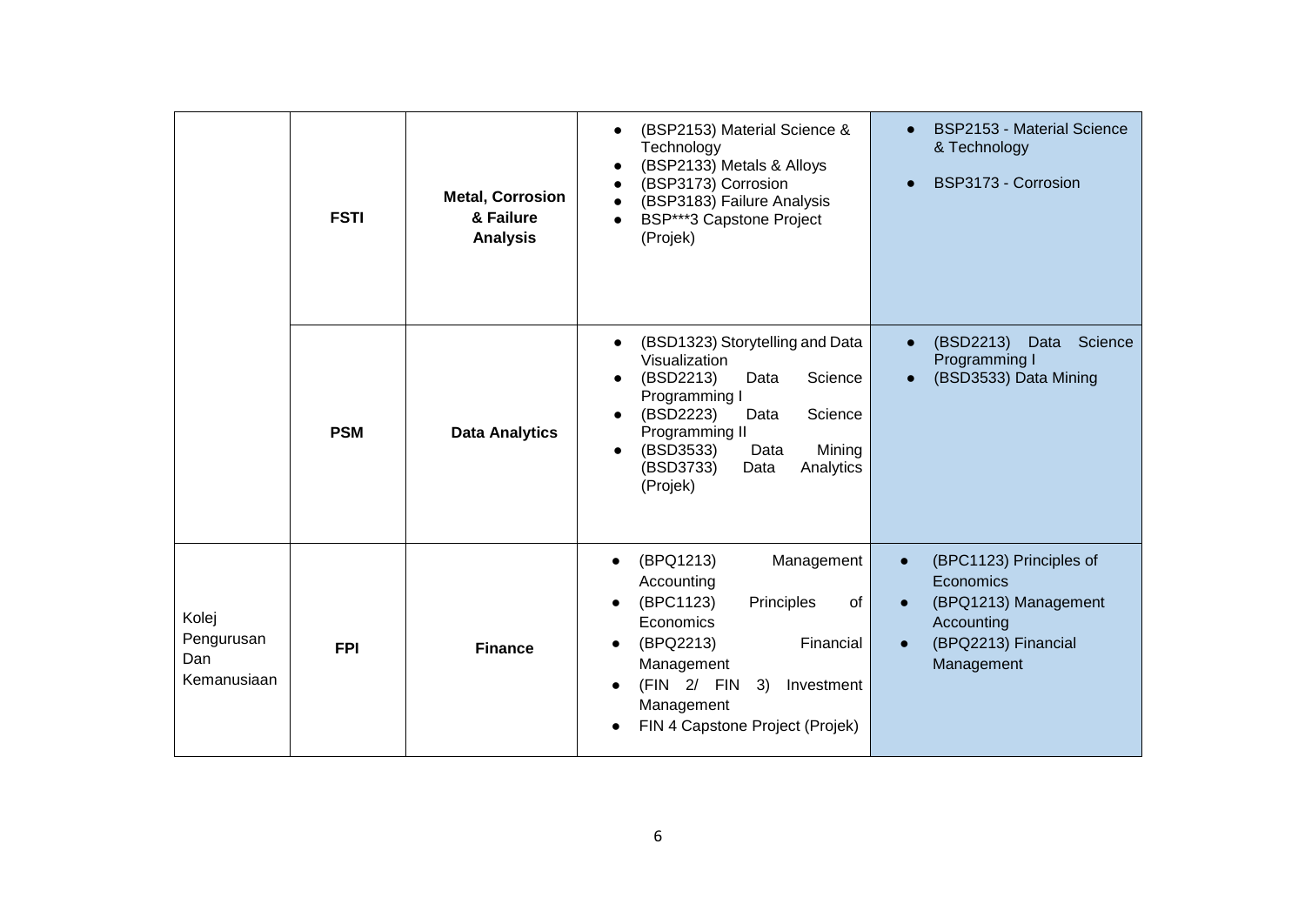|            | <b>Logistics</b> | BPQ2223 Supply Chain & Logistic<br>Management<br>BPE4123 Supply Chain Control &<br><b>Management Control Systems</b><br><b>BPE4233 International Transport</b><br>$\bullet$<br>Logistics<br>BPE4243 Warehouse & Inventory<br>$\bullet$<br>Planning<br>BPN4013 Individual Study Project<br>(Projek)            | BPQ2223 Supply Chain &<br>Logistic Management<br>• (BPE4243) Warehouse &<br><b>Inventory Planning</b><br>• (BPE4123) Supply Chain<br>Control & Management<br><b>Control Systems</b> |
|------------|------------------|---------------------------------------------------------------------------------------------------------------------------------------------------------------------------------------------------------------------------------------------------------------------------------------------------------------|-------------------------------------------------------------------------------------------------------------------------------------------------------------------------------------|
|            | <b>Speaking</b>  | • (UHN 2313) Language, Sounds and<br><b>Structures</b><br>(UHN 2323) Language and Culture<br>$\bullet$<br>(UHN<br>2333)<br>Public<br>Speaking<br>$\bullet$<br>Mastery<br>(UHN 2343) Persuasive Speaking<br>(UHN 2353) Capstone<br>Project<br>$\bullet$<br>(Projek)                                            | (UHN2313) Language,<br>Sounds and Structures                                                                                                                                        |
| <b>PBM</b> | <b>Education</b> | • (UHN 2113) Educational Philosophy<br>& Psychology<br>• (UHN 2123) Classroom Leadership<br>& Management<br>(UHN 2133) Syllabus<br>Design,<br>$\bullet$<br><b>Assessment &amp; Evaluation</b><br>(UHN 2143) Task Based Instruction<br>$\bullet$<br>(UHN<br>2153) Capstone<br>project<br>$\bullet$<br>(Projek) | (UHN2113) Educational<br>$\bullet$<br>Philosophy & Psychology<br>(UHN2123) Classroom<br>$\bullet$<br>Leadership & Management                                                        |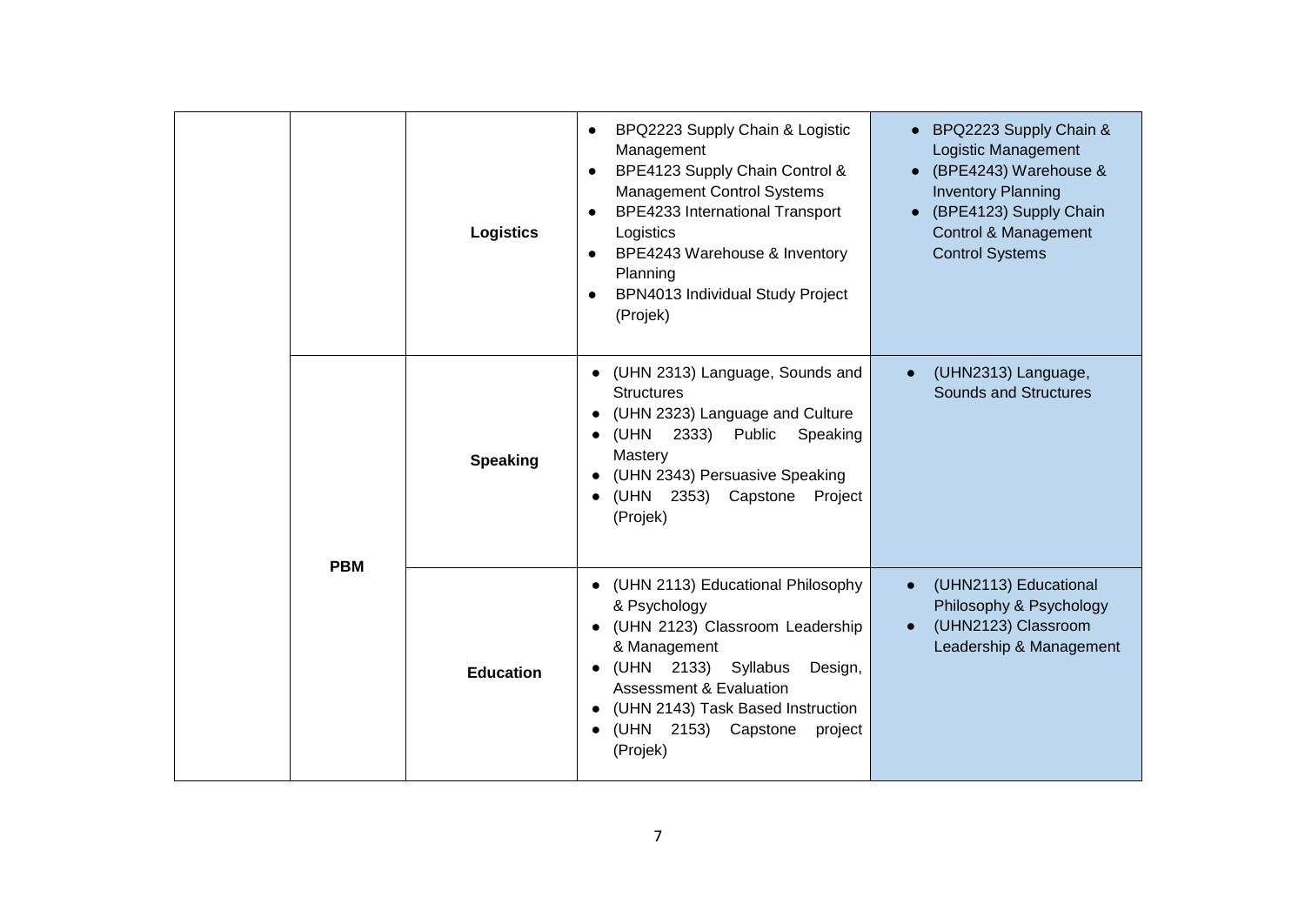|            | <b>Fictional Prose</b>                     | (UHN 2513) The Fictional Writer<br>$\bullet$<br>(UHN 2523) Elements of Craft<br>(UHN 2533) ProcessWriting<br>Exploration<br>(UHN 2543) Road to Publication<br>$\bullet$<br>(UHN 2553) Capstone (Projek)<br>$\bullet$                                                                                                                            | (UHN2513) The Fiction<br>$\bullet$<br>Writer<br>(UHN2523) Elements of<br>$\bullet$<br>Craft<br>(UHN2533) Process Writing<br>$\bullet$<br>Exploration |
|------------|--------------------------------------------|-------------------------------------------------------------------------------------------------------------------------------------------------------------------------------------------------------------------------------------------------------------------------------------------------------------------------------------------------|------------------------------------------------------------------------------------------------------------------------------------------------------|
|            | <b>Mandarin</b><br>Language                | Chinese<br>Characters<br>(UHT2313)<br>$\bullet$<br>Writing 1<br>(UHT2323)<br>Chinese Characters<br>$\bullet$<br>Writing 2<br>(UHT2333) Mandarin For Lower<br>$\bullet$<br>Intermediate<br>(UHT2343) Mandarin For Upper<br>$\bullet$<br>Intermediate<br>(UHT2353) Capstone (Projek Akhir)<br>$\bullet$                                           | (UHT2313) Chinese<br>$\bullet$<br><b>Characters Writing 1</b>                                                                                        |
| <b>PSK</b> | <b>Halal Compliance</b><br>& Certification | (CHH2213)<br>Introduction To Halal<br>$\bullet$<br><b>Studies</b><br>(CHH2223) Introduction To Islamic<br>$\bullet$<br>Jurisprudence<br>(CHH2233) Halal Quality Assurance<br>$\bullet$<br>Halal<br>Certification<br>(CHH2243)<br>$\bullet$<br>Process Administration And Internal<br><b>Audit Facilitation</b><br>(CHH2253) Projek<br>$\bullet$ | (CHH2213) Introduction To<br>$\bullet$<br><b>Halal Studies</b><br>(CHH2223) Introduction To<br>$\bullet$<br><b>Islamic Jurisprudence</b>             |